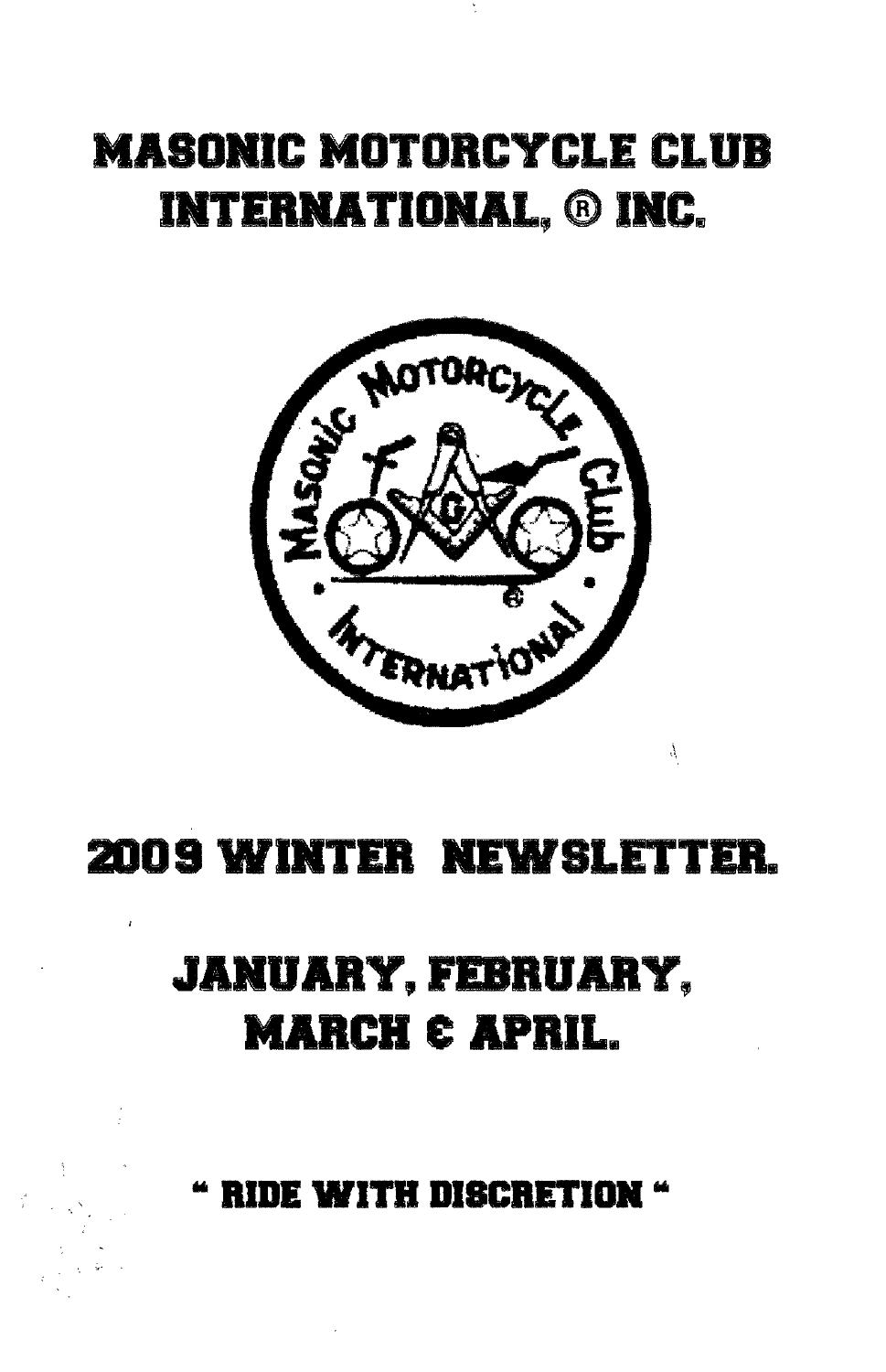#### MASONIC MOTORCYCLE CLUB INTERNATIONAL ® INC. EXECUTIVE BOARD INFORMATION. 2007 / 2009.

Following is the general information being made available to our members. This infonnation is for the memberships use only and not to be released to non-members. MMCI EXECUTIVE BOARD. (Elected) COMMITTEES. (Appointed)

President; Don Crete 188 Coleman Rd.<br>Auburn, NH, 03032-3310 603-483-0714 cretedamm@comcast.net

Vice President; Kent Dorney 49 Simson St. Tonawanda, NY. 14150-2313 716-694-1595 fltmedic@verizon.net

Secretary; Dick Morse. 653 Madison Ave. Painesville, OH. 44077-5410 440-354-5599 uncledick@ncweb.com

Treasurer; John VanKirk. 349 Miller Rd. (New Address) E'Town KY. 42701 C-203-558-3354 giblim42@aoLcom

2 Year Trustee; David Page 137 East Main St. Middleburg, PA 17842 570-837-7079 dwpagetrucking@aol.com

4 Year Trustee; CliffWi!son 925 Madison Ave. Painesville, OH. 44077-8601 440-357-6658 cliffWilson65@msn.com

6 Year Trustee; Doug Kelley 123 Eagle St. Madison, OH. 44057-3102 440-498-6933 dougkelley@allteLnet

Honorary Trustee; Gary O'Neal, Past Pres. 519 East  $6^{Th}$ . St Berwick, PA 18603 570-752-3002 oneall1@verizon.net

International Chaplain; Jeff Killian Lifetime Trustee's; Richard Kovak Dick Morse summerrider5054@embargmail.com Rex Baker & Doug Kelley 1-330-442-7129

By-Laws Committee; Chairman, Dick Morse, Vice Chairman, Rex Baker & Doug Kelley.

Membership Committee; Chairman, Rex Baker & Doug Kelley.

Audit and Finance Committee; Ed Lewis, & Wilmer Hall.

Grievance Committee; Chairman Bumpy Gertz Marty Lewicke, Ron Baldwin & Chaplain.

Safety Committee; Chairman Kent Dorney, Bruce Hinds & Tom Boyle.

Nomination Committee; Chairman, Bob Frawley, Ian Mountfield & David Mountfield.

Web Page Committee; Web Master, Doug Kelley,

AMA Representatives; AMA Field Rep. , # 760, Dick Morse & Cliff Wilson.

CMA Representatives; Chairman, Kent Dorney, Cliff Wilson & Mike Rapson.

Special Events Committee; Chairman, Gary O'Neal. 2009 Willie Steinlight # 34.

Death Benefit Fund Committee; Chairman, Dick Morse. Vice Chairman, Rex Baker, Sec/Tres. Richard Foxen. Cliff Wilson & 'International President, Don Crete.

International Quartermaster; Cliff Wilson. 440-357-6658 cliffWilson65@msn.com

MMCI WEB-PAGE ADDRESS;

www.masonicmotorcycleclub.org Membership Chairman; Rex Baker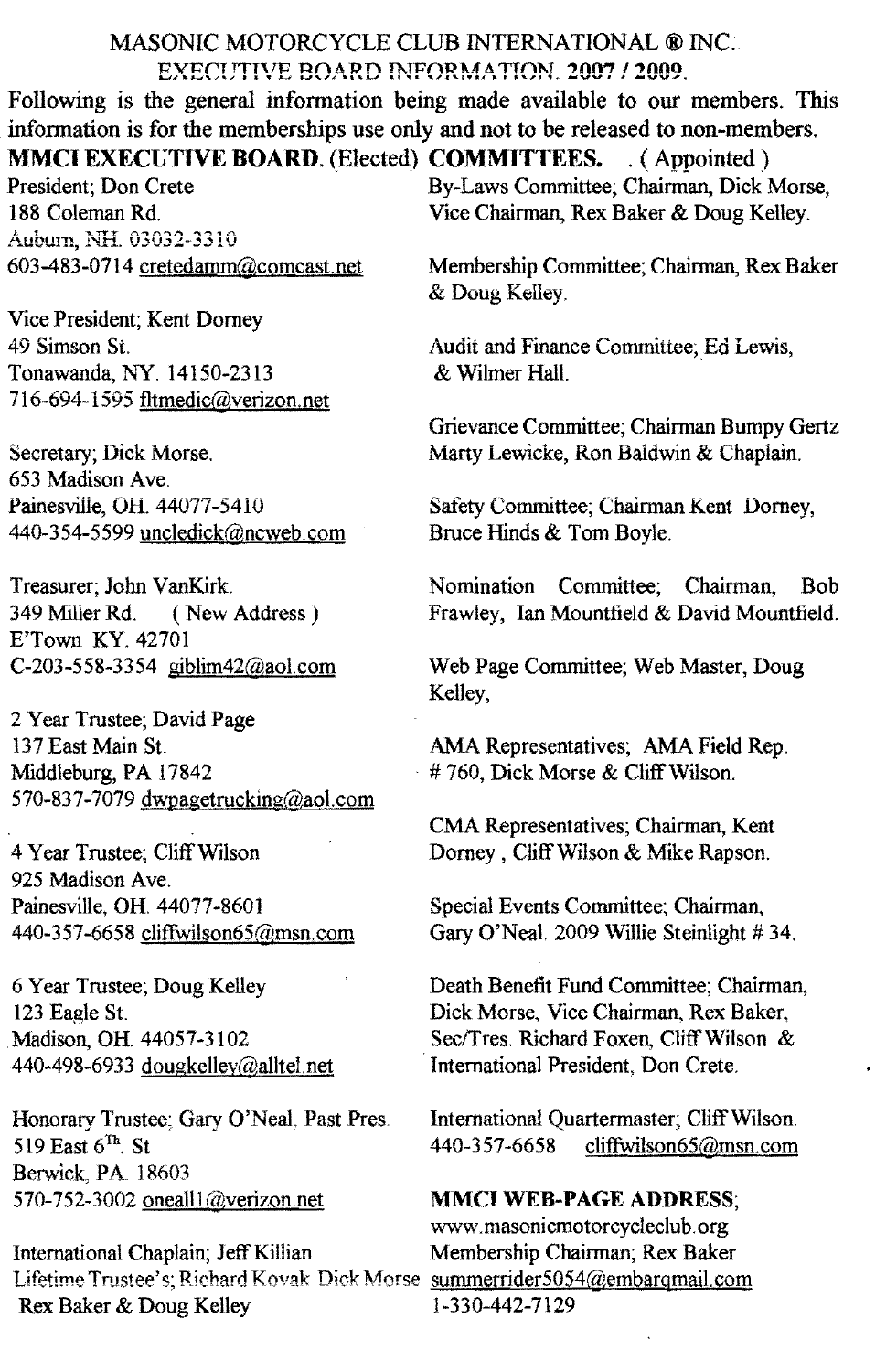### MASONIC MOTORCYCLE CLUB INTERNATIONAL, ® INC. MINUTES OF THE INTERNATIONAL EXECUTIVE BOARD. +++++11111+11111 11++++++++++++++++++++++++++++

Meeting of the International Executive Board of the Masonic Motorcycle Club was called to order at the Quality Inn at Apalachin, New York on November 1,2008 at 4:00 PM. President Don Crete welcomed the Board and guests in attendance. Roll Call found all Officers present with the exception of Dave Page who was excused. The opening prayer was presented by JeffKillian followed by the Pledge of Allegiance to the Flag.

Minutes of the previous meeting was accepted as published. John VanKirk's Treasurer's report was accepted as read and all bills that were presented to be paid. Newsletter as discussed. Death Benefit Report accepted as read. Membership Chairman, Rex Baker reported that 22 Members at Large were added to the roster since his last report. Motion made to pay his expenses, passed. Several Chapters are still in arrears with their dues. Rex will contact the Presidents of those Chapters. Quartermaster, Cliff Wilson reported that he has sold \$951.00 in product since the Annual Meeting. He closed out the MMCI coffee cups for \$5.00 each at the Convention. The vest extenders and aprons should be reordered. Also the 10" patch inventory is getting low so a motion was made to have him order whatever he needed to maintain his supply.

The Web-Master, Doug Kelley suggested that we may have to switch our server. A discussion concerning someone is using our Club name and Doug felt we should purchase other domains through Go-Daddy. Doug also encouraged Chapters to setup their own web-pages through the International Web-Site. All members can get inside our Member Web-Site with a password. Contact Doug.

By-Laws discussed. Time to update and revise. IfChapters have not submitted their Chapter By-Laws for approval, they are operating under the International By-Laws. 2009 Convention was discussed. No details have been submitted yet but Chapter # 34 ( SD) is working on it. We will need information for the next newsletter. The 2008 Convention was discussed. Vice President, Kent Dorney is working onnew guidelines for future Conventions that our President originally submitted. A letter was read from Ken White with a soft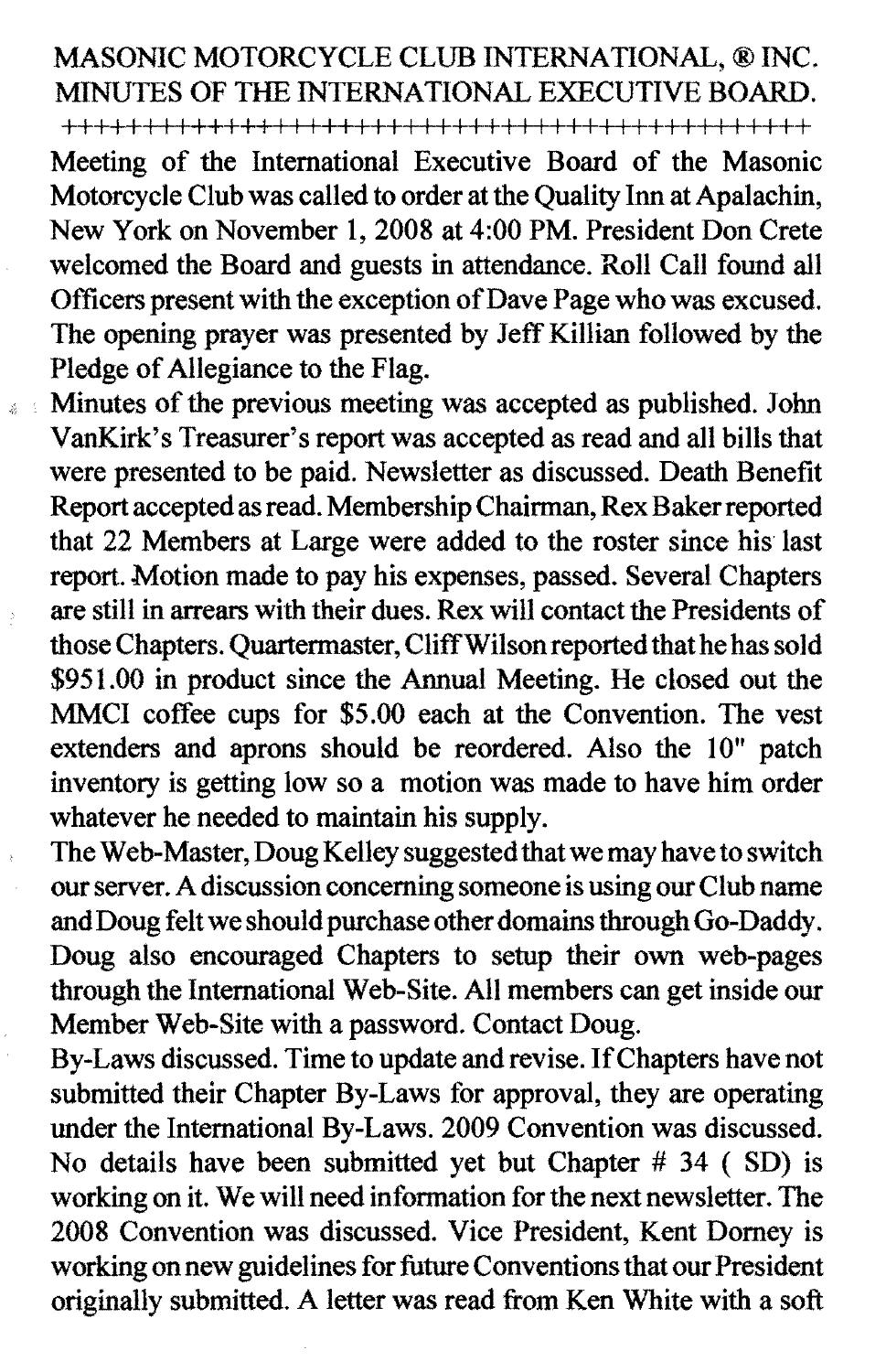proposal requesting to host the 2011 International Convention by Chapter # 24, Minnesota. No action was taken at this time. The 2010 Convention proposal will be presented at the next Board Meeting. Jeff Killian wanted to know how soon the next Convention Registration would be available. Kent said he will be in touch with the Committee to get details. Ken Whites letter asked what are the restrictions and requirements to become a member of the International Executive Board. Nomination Committee to be advised. Achievement Award was discussed. Motion to have the Life Trustees work on it.

Old Business. Discussed having more then one signature on the Club checking account. Most Grand Lodges are requesting that there be more then one signer on all accounts. John will acquire cards and either send them to the President and Vice President or have them ready at the next meeting. Also, the addresses of the users of the Credit Card should be on file with the Credit Card Company.

New Business. A motion was made to purchase  $3000\,25<sup>th</sup>$ Anniversary stickers to put on the newsletter in 2009.They will be purchased from the Stephen Foster Company. They did our 20<sup>th</sup> Anniversary stickers and did a good job. Samples were passed around and one was chosen. Motion passed. Chapter # 38 had Raffle Tickets for sale. Gary O'Neal announced that the Pennsylvania Grand Master has joined the Waymart, Chapter # 35. That makes several Grand Masters or Past Grand Masters who are members of MMCI.

Good of the Order. President Crete said there will only be three meetings in 2009, Two Executive Board meetings and the Annual Meeting in Deadwood SD. The next Executive Board meeting will be on March 7th,2009, 4:00 PM. Quality Inn 7666, Route # 434, Apalachin, NY. Exit # 66, Rt 17, New Interstate 86. Reservations, 1-607 -625-4441 Or www.choicehotels.com.. After the closing prayer the meeting was adjourned 6:10 PM. Secretary, Dick Morse

The International Executive Board regrets to inform the membership that Past President, Worshipful Brother Steve Benos passed away Wednesday, December  $31<sup>st</sup>$ , 2008. He was a Past Master of Steubenville Lodge # 45 F&AM. and a 32<sup>nd</sup>. Degree Mason Scottish Rite, Valley of Steubenville, OH. He was the second President of MMCI 1985 - 1987.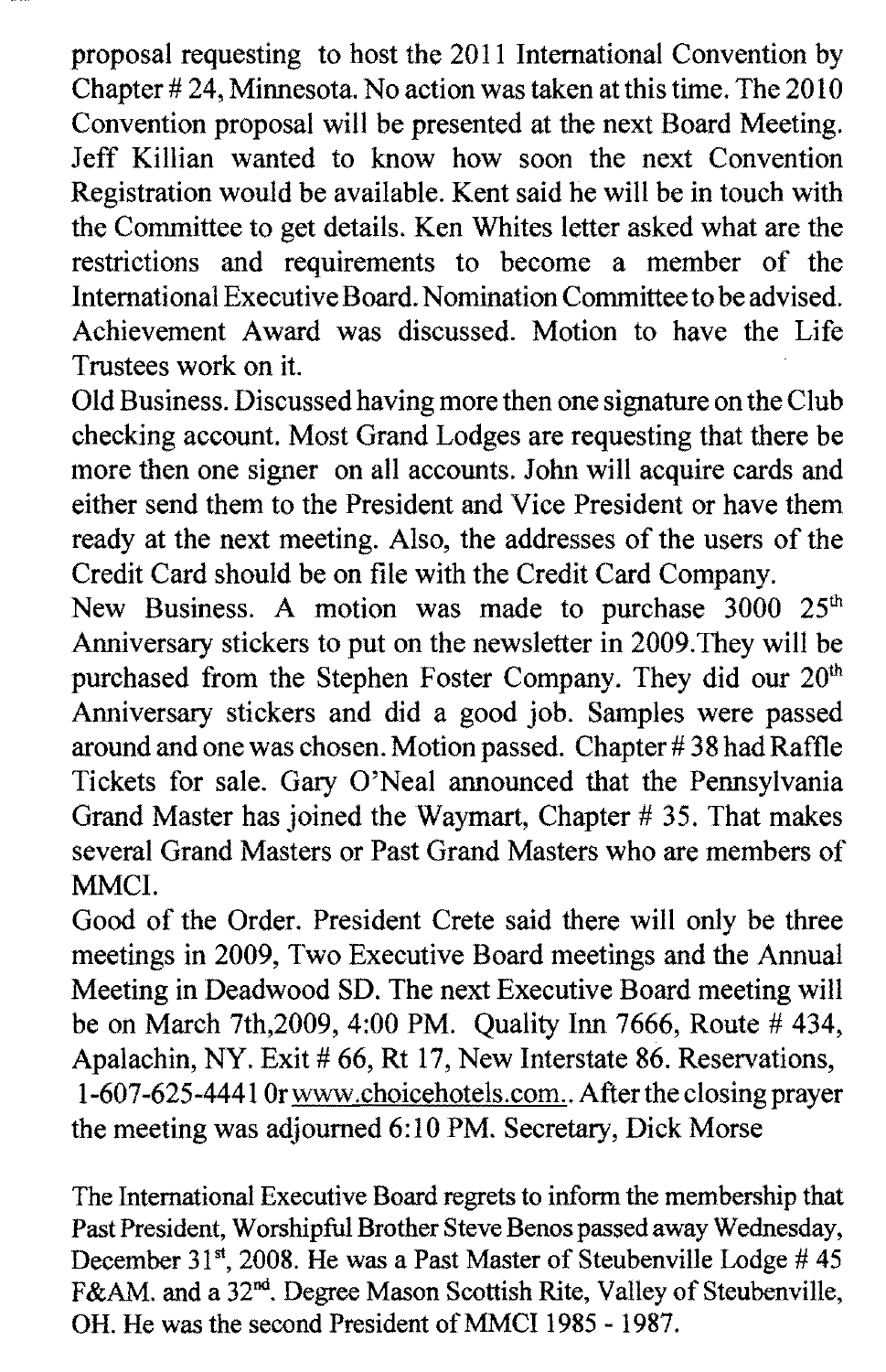### NEWS, GOSSIP AND STUFF.

WELCOME; The Executive Board and the Membership would like to welcome all our new Members-at -Large ( Chapter # 8 ) to the Masonic Motorcycle Club. Also, our newest Chapter from Rochester, Minnesota. The application was received around Christmas time and approved by the Board electronically. They are Chapter # 43 and their President is Patrick Prengle. We wish them well and growth. Members of Chapter # 24 are helping get them organized and we are sure, will be planning many rides together. The Board welcomes the slow growth of International. We have approached our 25<sup>th</sup> year of existence and we have reached 43 Chapters and holding about 375 Members- at -Large. That's slow growth but we have been able to keep up with it. And that's a good thing.

CONVENTION; Check out the upcoming Convention info on the last page. Chapter # 34 is in the planning process of hosting our second Western Convention and in some of the most scenic country in the States. Note that all Registrations and Reservations are being handled by the Black Hills Vacation Agency. They are also accepting Credit Cards There are 50 rooms reserved. There will no availability for staying at the Lodge as previously discussed. The building is being used during the day for other things. So get you Reservations in early.

DUES; There are a few Chapters in arrears for their 2009 dues. Please get them in if you haven't already. Also, Members at Large who have paid their dues will have a - behind their membership number in the mailing label. If there in not a - , Your dues are also past due and they are \$10.00. Chapter members should also have a -. Thanks.

TWENTY FIVE YEARS; For some of the old timers in MMCI, We are really proud of keeping the Club going for this long. If we had known 25 years ago that we would have reached this milestone, we would have never believed it. Next newsletter, We will attempt to put together some of our history and the many successful projects we have undertaken along with the Duds. May MMCI continue on for another 25 years.

RAFFLE; The Waymart Chapter # 35 is having a H-D Raffie to be held on February  $8<sup>th</sup>$ . Tickets are \$20.00. Go on the MMCI web-Site and link to Chapter # 35 for more details.

WEB-SITE; If you still haven't gotten your password to get into the Members portion, Contact Doug Kelley and he will see that you get it www.masonicmotorcycleclub.org Also check out the Quartermaster page for available Club items for sale. If your Chapter has items that you would

like to add to that page, Contact Cliff Wilson for details. You will need approval, a description and picture. Dick Morse, Secretary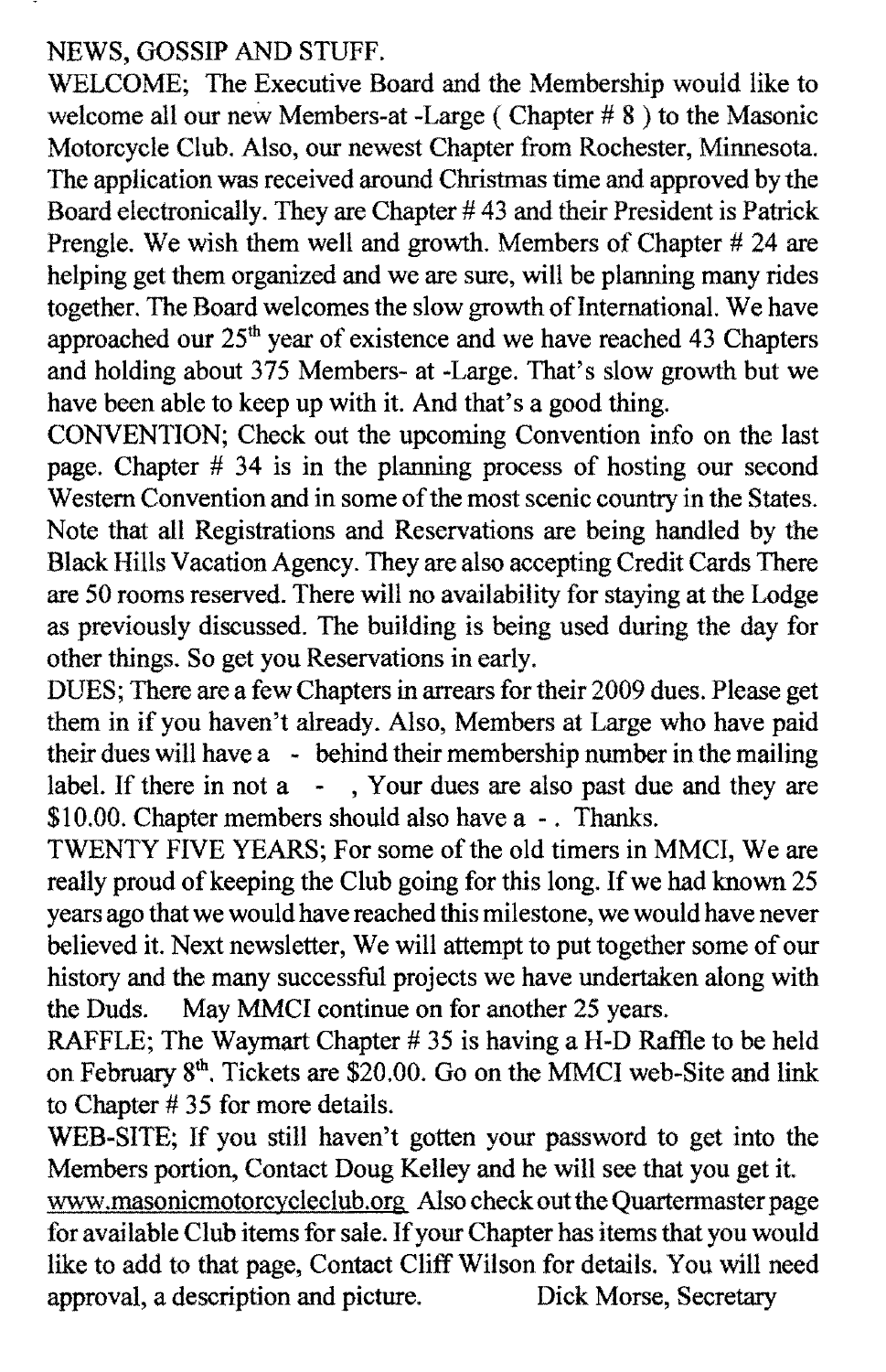2009 CONVENTION DETAILS: July 27 th thru July 30 th. This year, we will be welcomed by the Deadwood, South Dakota, Chapter # 34. The host Chapter has made arrangements for us to stay at the Golden Hills Resort in Lead which is only a few miles from Deadwood. The cost is only \$ 60.00 per night which is a great deal for the location and time of the year. There are several great restaurants within walking distance ofthe Resort. You will notice that the Convention starts on a Tuesday and ends on Friday morning giving everyone three days to get there and three days to get home. What a great idea. Also, it's the last week in July, so if you decide to stay for Sturgis Week the following week of the Convention, you are already there.

Tuesday morning is registration and hospitality room. This will be an open day for touring historic Deadwood or visiting many museums and attractions in the Black Hills area. The Chapter will have several guided tours available which are not finalized at this time. We will have dinner as a group (you pay) at the restaurant next to the Resort. You will also receive a coupon book for discounts of the attractions in the area.

Wednesday morning starts out again with registration and the hospitality room is open. At 10:30, we wiII ride ( escorted) as a group to the Sturgis Masonic Lodge and have\* lunch. After which we will tour the National Motorcycle Museum then return to the Resort through scenic Vanocker Canyon, having a Lasagna \*dinner at the Lead Masonic Lodge. Hospitality room in the evening.

Thursday Morning will be the International Annual meeting at 8:00 AM. Annual reports and election of Officer. Then leave at 10:30 and ride to Mount Rushmore National Monument. After the Tour we will have lunch at the Mount Rushmore famous Dinning Room.( You pay) We will return, touring Historic Hill City and several other scenic areas arriving back at the Resort. At 6:30 there will be a Fellowship hour followed by the Annual International \*Banquet Dinner at the Historic Deadwood Pavilion. We will be allowed to park our bikes on Main Street in front of Deadwood Lodge# 7 for the evening (Patrolled ). Then back to the hospitality room.

Friday Morning, we will have a real \*Breakfast Buffet at the Resort starting at 7:00 AM, giving everyone enough time to get ready to pack up and head for home. Be sure to stop at Wall Drug and the Black Hills on the way home. Here are several furnished Web Sites to go to for more information: www.deadwood.org www.leadmethere.org www.sturgis-sd.org www.nps.gov/moru/ & www.hillcity.com/hillcityrecreation.html There are several other things planned but they are not finalized at this time so watch for the next Newsletter and web-site for changes and more details. If you haven't been out West and visited the Black Hills area, Don't miss this opportunity.  $*$  (Included in registration)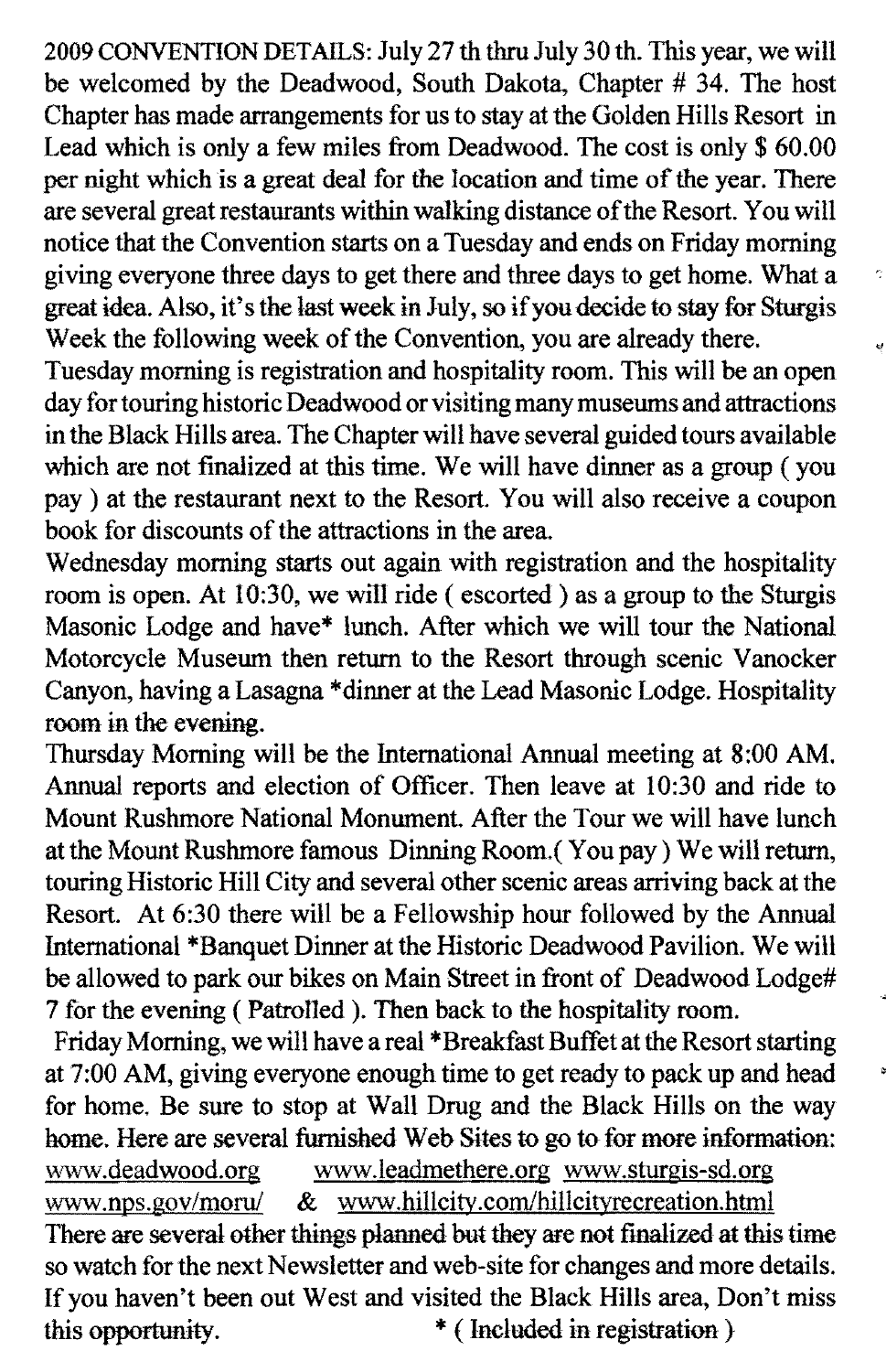## MASONIC MOTORCYCLE CLUB INTERNATIONAL, INC GOLDEN HILLS RESORT. LEAD. SOUTH DAKOTA. 2009 ANNUAL CONVENTION REGISTRATION

**CORRECTED CONVENTION DATES.** 2008 **TUESDAY** TUESDAY.JULY28 THRU FRIDAY JULY 31.09

| <b>NAME</b>    | <b>PASSENGER</b> |                     |                |  |
|----------------|------------------|---------------------|----------------|--|
| <b>ADDRESS</b> |                  |                     | <b>CITY</b>    |  |
| <b>STATE</b>   | ZIP              | <b>PHONE</b>        | <b>CHAPTER</b> |  |
| E-MAIL         |                  | <b>ARRIVAL DATE</b> |                |  |
|                |                  |                     |                |  |

| REGISTRATION FEE, ADULT. $$60.00 \text{ X}$ ( ) = |   |
|---------------------------------------------------|---|
| REGISTRATION FEE, CHILDREN UNDER 12 \$30.00       | S |
| MOUNT RUSHMORE TRIP & PARKING. \$25.00 X ()\$     |   |
| MENS CONVENTION TEE SHIRT S-3XL. \$15.00 ()       |   |
| MENS HENLEY SHIRT S-3XL \$20.00 X ()              |   |
| LADIES VEST SHIRT 2-3XL \$20.00 X ()              |   |
| EXTRA CONVENTION PIN \$3.00 X ( )                 |   |
|                                                   |   |
| <b>TOTAL</b>                                      |   |

MAKE YOUR RESERVATION FOR THE CONVENTION AND HOTEL AT; www.blackhillsvacations.com OR Call 1-866-601-5103. OR SEND THIS REGISTRATION FORM TO: BLACK HILLS VACATIONS. P.O. BOX 523, DEADWOOD, SD, 57732, FOR ADDITIONAL INFO. CONTACT PRESIDENT JOHN BONNET, 1-605-920-9000 HOTEL INFORMATION; ALL ROOM RATES ARE \$60.00. PER NIGHT. THE HOTEL IS IN LEAD, SD, JUST A FEW MILES NORTH OF DEADWOOD. THERE ARE 50 ROOMS RESERVED. RESERVATIONS NO LATER THEN JULY 5 TH, 2009. REGISTRATION INCLUDES; WEDNESDAY'S LUNCH AND DINNER, THURSDAY EVENING BANOUET DINNER AND FRIDAY MORNING SEND OFF BREAKFAST, PIN, GOODIE BAG WITH DEADWOOD COUPON BOOK & LOTS OF GOOD WESTERN HOSPITALITY. ALL PARTICIPANTS ARE REQUIRED TO SIGN A RELEASE FORM AND CHILDREN MUST HAVE A PERMISSION SLIP SIGNED BY BOTH PARENTS. MAKE CHECKS PAYABLE TO; BLACK HILLS VACATIONS.